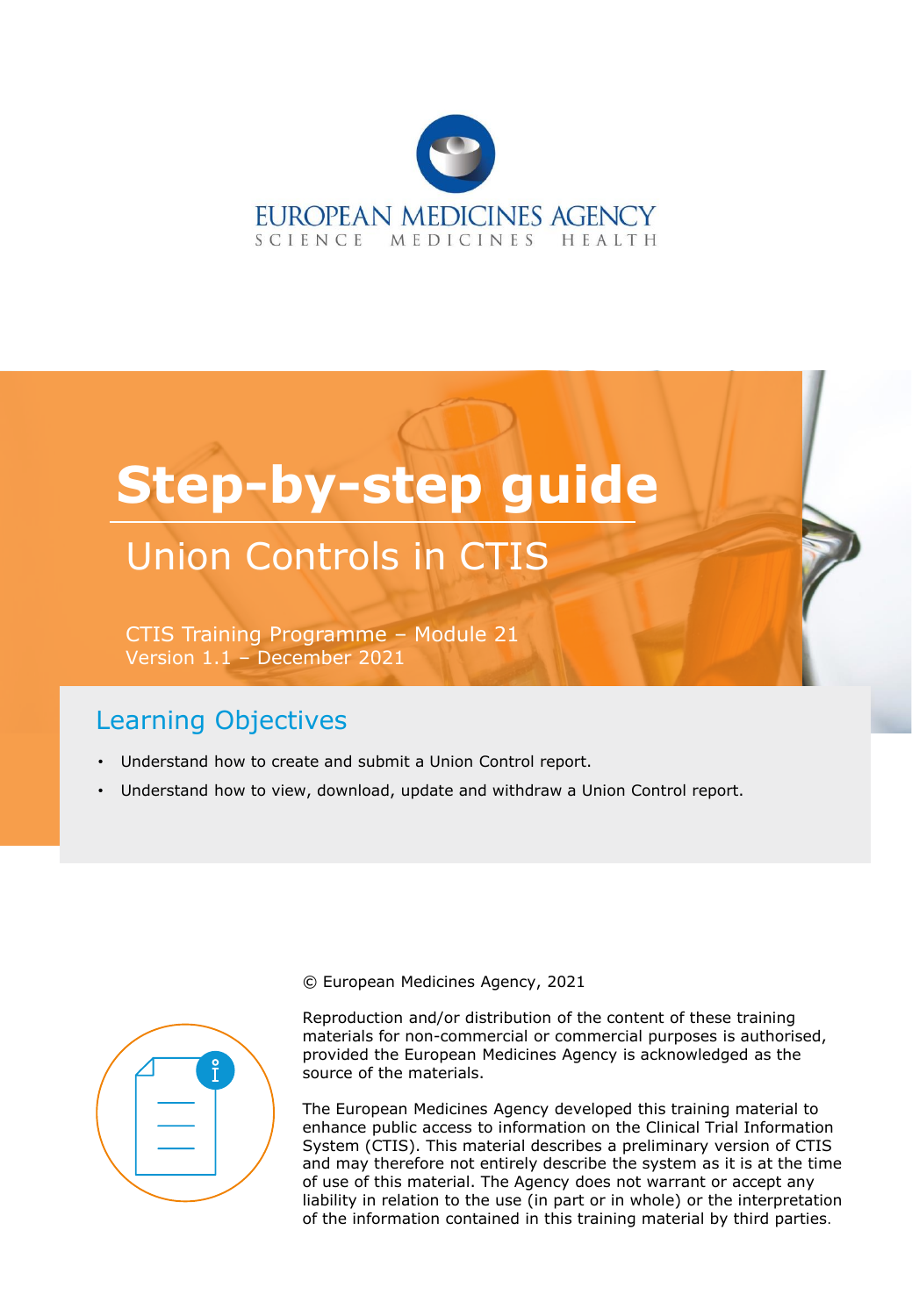# Union Controls in CTIS

CTIS allows European Commission users to **conduct Union Controls** in order to verify that the EU/EEA Member States correctly supervise compliance with the Clinical Trial Regulation (EU) No 536/2014 (CT Regulation), and to verify that the regulatory system applicable to clinical trials conducted outside the Union ensures that point 8 of the Introduction and general principles contained in Annex I to Directive 2001/83/EC is complied with; or that the regulatory system applicable to clinical trials conducted outside the Union ensures that Article 25(5) of the Regulation is complied with.

This guide explains how to create and share Plans / Programmes for Union Controls, and how to create, submit, view, download, update and withdraw Union Control reports.



This section outlines the steps to create and share Plans / Programmes for Union Controls.



**Create and submit reports** This section outlines the steps to create and submit Union Control reports.



**View, download, update and withdraw**

This section outlines the steps to view and download Union Controls in both the Authority workspace and the CTIS Public Website, and to update and withdraw an already submitted Union Control report.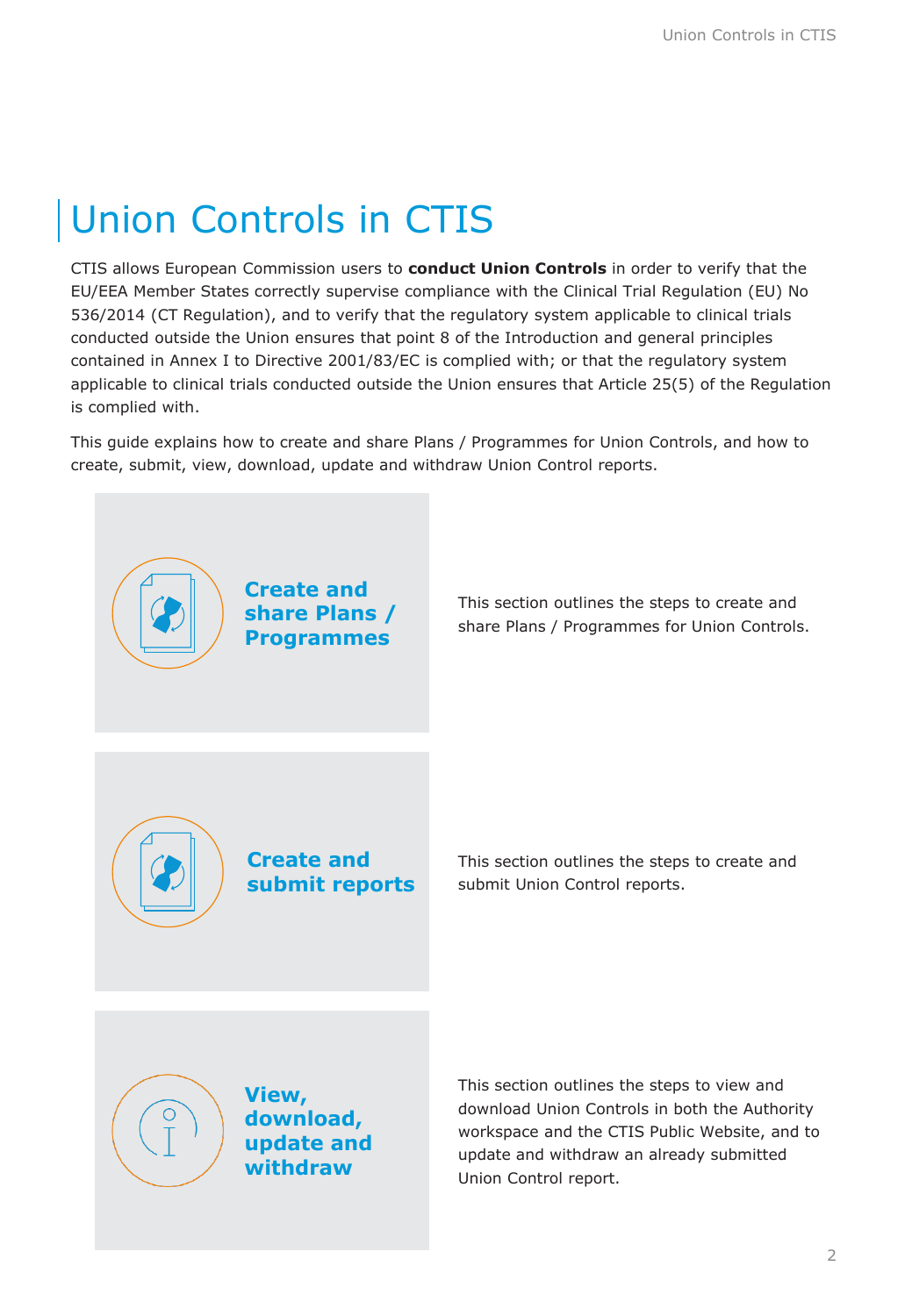# **Create and share Plans / Programmes**

#### **Create and share Plans / Programmes for Union Controls**

1. On the CTIS 'Union Control' tab, the **Plans and Programmes** are listed in the first section. Users can click on the '**+ New**' button to fill in a new Plan / Programme form.

| <b>Clinical trials</b>    |                                 |                           |                    |                      |                        |                   | $\Box$<br><b>UAT CT</b> |                |
|---------------------------|---------------------------------|---------------------------|--------------------|----------------------|------------------------|-------------------|-------------------------|----------------|
| <b>Clinical trials</b>    | <b>Notices &amp; alerts (0)</b> | <b>Ad hoc assessments</b> | <b>Inspections</b> | <b>Union control</b> | <b>Services Status</b> |                   |                         |                |
| <b>Plans / Programmes</b> |                                 |                           |                    |                      |                        |                   |                         |                |
|                           |                                 |                           |                    |                      |                        |                   |                         | $+$ New        |
| ID                        | Type                            |                           |                    | <b>Start date</b>    | <b>End date</b>        | <b>Share date</b> | <b>Status</b>           | <b>Actions</b> |

2. Users can **populate the form and complete all mandatory fields** marked with an asterisk. Once the form is completed, users can click on the '**Share**' button, and then on the confirmation button, to share it with the rest of the **authority users** (i.e. Member States and EMA).

| Plan/Programme for union controls                                                                                           | $\times$                                                                                                    |                                                                                                                        |
|-----------------------------------------------------------------------------------------------------------------------------|-------------------------------------------------------------------------------------------------------------|------------------------------------------------------------------------------------------------------------------------|
| Start date *                                                                                                                | 08/08/2021<br>曲                                                                                             |                                                                                                                        |
| End date *                                                                                                                  | 12/04/2024<br>曲                                                                                             |                                                                                                                        |
| Type *<br>Related document(s) *                                                                                             | Plan for union controls in Member States<br>Programme for union controls in third countries<br>Add document | Users can upload<br>at least one<br>document with the<br>Plan / Programme,<br>which will not be<br>publicly accessible |
| Plan for Union Controls ₺ /                                                                                                 |                                                                                                             |                                                                                                                        |
| English · Plan/Programme for Union controls for Member States · System version 1.00<br>$\cdot$ Version 1 $\cdot$ 09/11/2021 |                                                                                                             | $\times$<br><b>Share</b>                                                                                               |
| Supporting Documents                                                                                                        | Users can save a<br><b>a</b> Add document<br>draft to work on it at<br>a later stage.                       | Are you sure you want to share this<br>Plan/Programme for Union Controls<br>with the Member States?                    |
|                                                                                                                             | <b>圖 Save</b><br>$\checkmark$ Share<br>Close                                                                | <b>Share</b><br>Cancel                                                                                                 |

3. After sharing it, the Plan / Programme is listed with the status of '**Shared**'.

| ΙD            | $T$ vpe                                  | <b>Start date</b> | <b>End date</b> | Share date                 | <b>Status</b> | <b>Actions</b> |
|---------------|------------------------------------------|-------------------|-----------------|----------------------------|---------------|----------------|
| UCP-2021-0040 | Plan for Union Controls in Member States | 08/08/2021        | 12/04/2024      | 09/11/2021 Shared <b>@</b> |               |                |

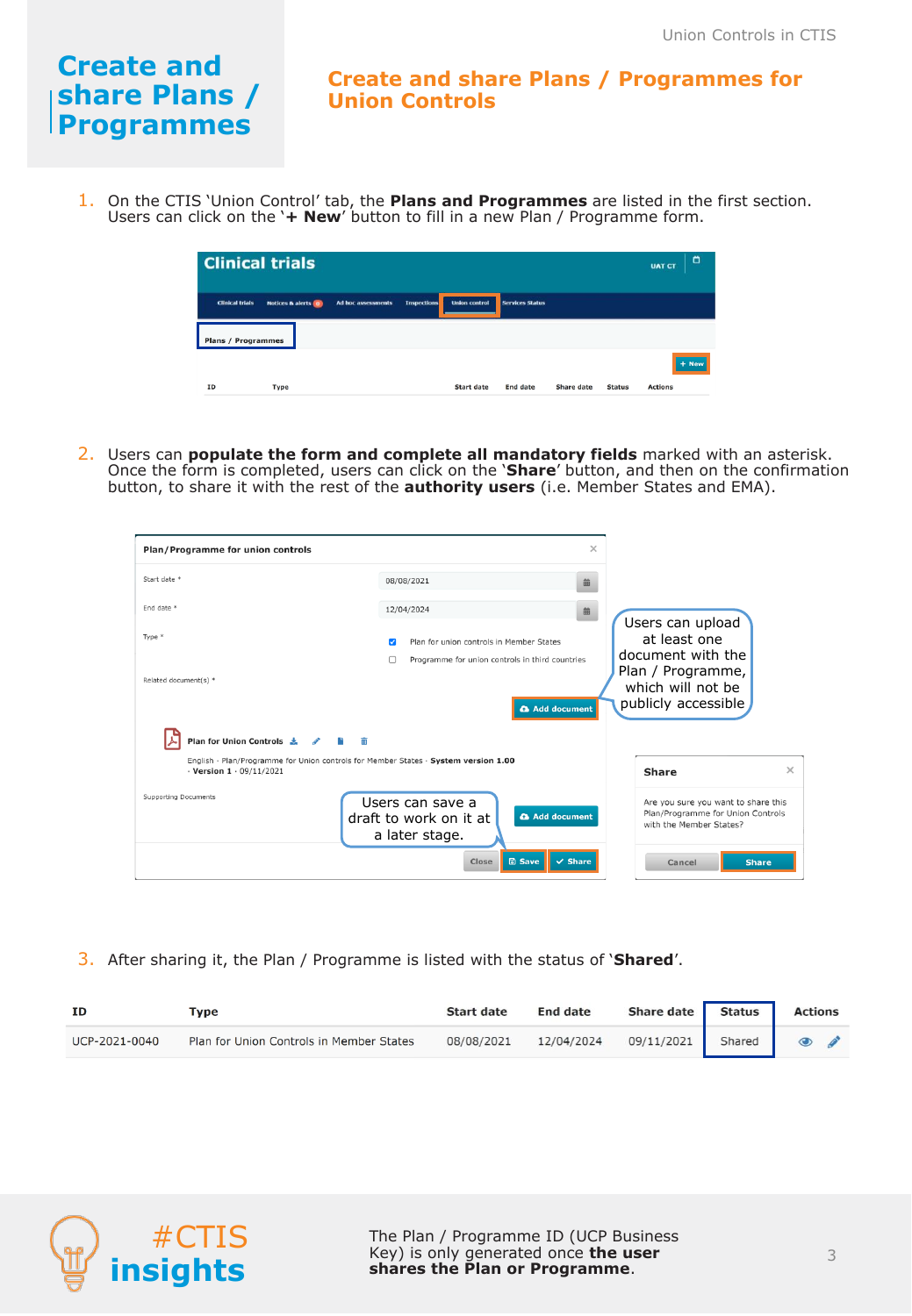## **Create and submit reports**

#### **Create and submit Union Control reports**

1. On the CTIS 'Union Control' tab, below the Plans / Programmes section, the **Union Control reports** are listed. Users can click on the '**+ New**' button to fill in a new Union Control report form.

|                        | <b>Clinical trials</b>                                                                                                                                                                                                                                                                                                                                                                                                                                   |                           |                                            |                 |                        |               | <b>UAT CT</b>  | Ö |
|------------------------|----------------------------------------------------------------------------------------------------------------------------------------------------------------------------------------------------------------------------------------------------------------------------------------------------------------------------------------------------------------------------------------------------------------------------------------------------------|---------------------------|--------------------------------------------|-----------------|------------------------|---------------|----------------|---|
| <b>Clinical trials</b> | <b>Notices &amp; alerts (B)</b>                                                                                                                                                                                                                                                                                                                                                                                                                          | <b>Ad hoc assessments</b> | <b>Inspections</b><br><b>Union control</b> |                 | <b>Services Status</b> |               |                |   |
| <b>Reports</b>         |                                                                                                                                                                                                                                                                                                                                                                                                                                                          |                           |                                            |                 |                        |               |                |   |
| $\bullet$              | Please note that, in accordance with Regulation (EU) No 536/2014, all data and documents provided in the EU database are subject to<br>publication rules, aiming amongst other things at protecting personal data and commercially confidential information. It is the<br>responsibility of each user to ensure compliance with Regulation (EU) 2016/679 and Regulation (EU) 2018/1725 when uploading<br>documents and processing personal data in CTIS. |                           |                                            |                 |                        |               |                |   |
|                        |                                                                                                                                                                                                                                                                                                                                                                                                                                                          |                           |                                            |                 |                        |               |                |   |
| <b>TD</b>              | <b>EC's internal ID</b>                                                                                                                                                                                                                                                                                                                                                                                                                                  | Country                   | Start date                                 | <b>End date</b> | Submission date        | <b>Status</b> | <b>Actions</b> |   |

2. Users can **populate the form and complete all mandatory fields** marked with an asterisk. Once the form is completed, users can click on the '**Submit**' button, and then on the confirmation button, to share it with the rest of the **authority users** (i.e. Member States and EMA), and on the **CTIS Public Website**.

| <b>Union control report</b><br>Status: Draft                                                                                  |                                                                                                                                                                              | $\times$                         | Union Control reports need<br>to be linked with a shared      |               |
|-------------------------------------------------------------------------------------------------------------------------------|------------------------------------------------------------------------------------------------------------------------------------------------------------------------------|----------------------------------|---------------------------------------------------------------|---------------|
| UCP Business key "                                                                                                            | UCP-2021-0032                                                                                                                                                                |                                  | Plan / Programme.                                             |               |
| EC's internal ID *                                                                                                            | 011010001010                                                                                                                                                                 |                                  |                                                               |               |
| Start date "                                                                                                                  | 04/10/2021                                                                                                                                                                   | 癌                                |                                                               |               |
| End date "                                                                                                                    | 08/10/2022                                                                                                                                                                   | 蒜                                |                                                               |               |
| Country *                                                                                                                     | <b>Beigum</b>                                                                                                                                                                |                                  |                                                               |               |
| Purpose of control =<br>Related document(s) *<br>Union control report:                                                        | Controls conducted in EEA MSs regarding supervision<br>of compliance with the CT Regulation<br>Users need to upload at<br>least one Union Control<br>report for publication. | A Add document                   |                                                               |               |
| Union Control 4<br>English - Union control report (for publication) - System version 1.00<br>$-$ Version $1 \cdot 26/10/2021$ | $\bullet$<br>Users can save a                                                                                                                                                |                                  | Submit                                                        | $\times$      |
| Supporting Documents                                                                                                          | draft to work on it at<br>a later stage.                                                                                                                                     | <b>&amp;</b> Add document        | Are you sure you want to submit this<br>Union Control Report? |               |
|                                                                                                                               | <b>x</b> Cancel<br>Close                                                                                                                                                     | <b>图 Save</b><br><b>⊠</b> Submit | Cancel                                                        | <b>Submit</b> |

3. After the submission, the Union Control report is listed with the status of '**Submitted**'.

| ID            | <b>EC's internal ID</b> | Country | <b>Start date</b> | <b>End date</b> | <b>Submission date</b> | <b>Status</b> | <b>Actions</b>     |
|---------------|-------------------------|---------|-------------------|-----------------|------------------------|---------------|--------------------|
| UCR-2021-0024 | 1234567                 | Austria | 25/10/2021        | 26/10/2021      | 27/10/2021             |               | Submitted <b>@</b> |

4. All Member States and the EMA users in CTIS **receive a notice** in the 'Notices & alerts' tab when the **European Commission users submit a Union Control report**.

| Notice Union control submitted                                 | <b>Ref number</b> | <b>Source</b><br>type | <b>Evaluation</b><br>process | <b>Received</b> | <b>IMP</b> | <b>Sponsor</b> |
|----------------------------------------------------------------|-------------------|-----------------------|------------------------------|-----------------|------------|----------------|
| The European Commission have submitted a union control report. |                   | Union<br>control      |                              | 27/10/2021      |            |                |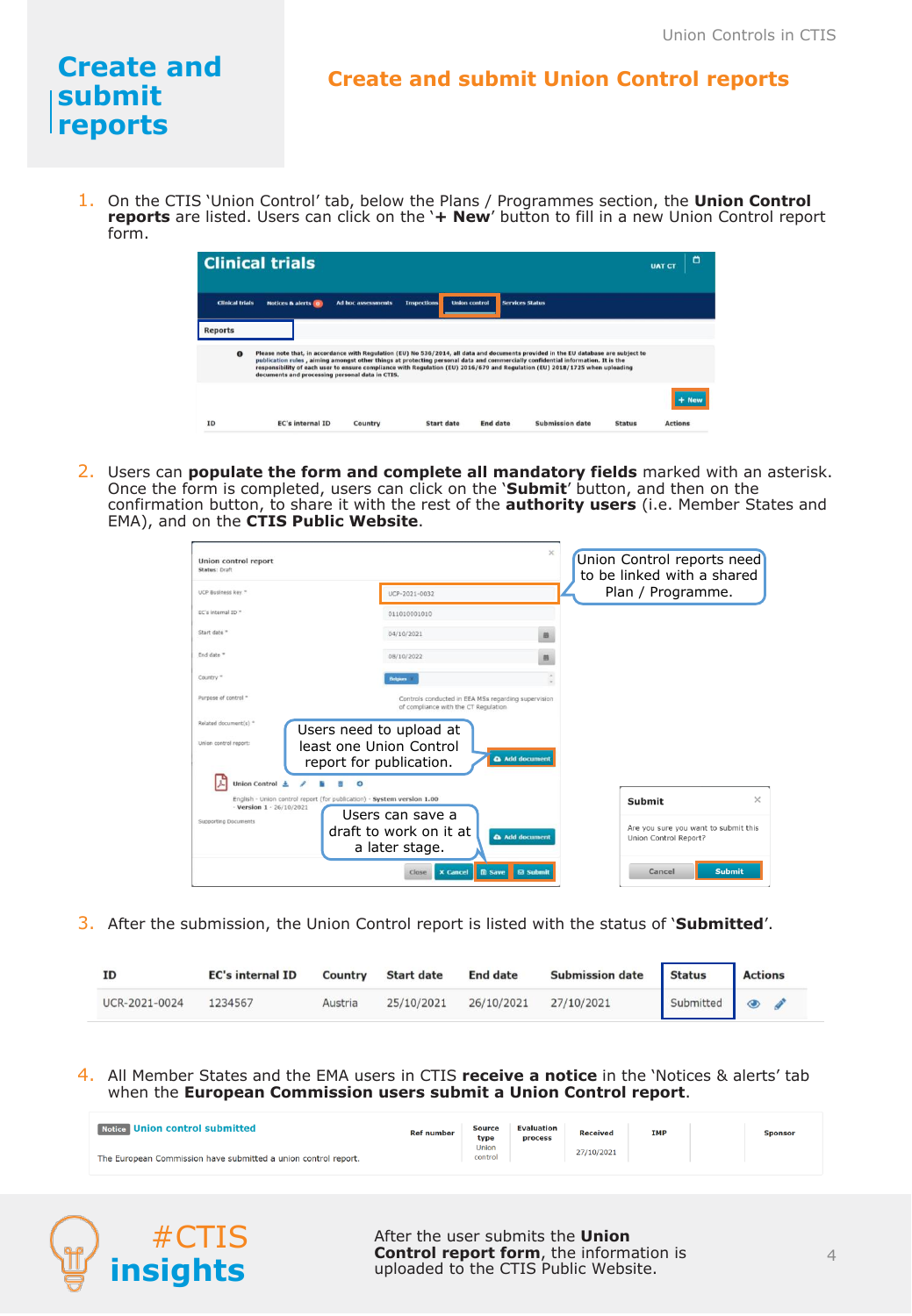#### **View and download Union Controls in the Authority workspace.**

1. On the CTIS 'Union Control' tab, users have access to the list of all shared and removed **Plans / Programmes for Union Controls**, and the submitted and withdrawn **Union Control reports**.

|                           | <b>Clinical trials</b>                                                                                                                                                                                                                                                                                                                                                                                                                                |                           |                    |                      |                        |            |               | Ö<br><b>UAT CT</b> |
|---------------------------|-------------------------------------------------------------------------------------------------------------------------------------------------------------------------------------------------------------------------------------------------------------------------------------------------------------------------------------------------------------------------------------------------------------------------------------------------------|---------------------------|--------------------|----------------------|------------------------|------------|---------------|--------------------|
| <b>Clinical trials</b>    | <b>Notices &amp; alerts (0)</b>                                                                                                                                                                                                                                                                                                                                                                                                                       | <b>Ad hoc assessments</b> | <b>Inspections</b> | <b>Union control</b> | <b>Services Status</b> |            |               |                    |
| <b>Plans / Programmes</b> |                                                                                                                                                                                                                                                                                                                                                                                                                                                       |                           |                    |                      |                        |            |               |                    |
| 10<br><b>Reports</b>      | Type                                                                                                                                                                                                                                                                                                                                                                                                                                                  |                           |                    | Start date           | End date               | Share date | <b>Status</b> | <b>Actions</b>     |
| $\bf{o}$                  | Please note that, in accordance with Regulation (EU) No 536/2014, all data and documents provided in the EU database are subject to publication rules, alming amongst other things at protecting personal data and<br>commercially confidential information. It is the responsibility of each user to ensure compliance with Regulation (EU) 2016/679 and Regulation (EU) 2018/1725 when uploading documents and processing personal<br>data in CTIS. |                           |                    |                      |                        |            |               |                    |
| 10                        | <b>EC's internal ID</b>                                                                                                                                                                                                                                                                                                                                                                                                                               | Country                   | Start date         | <b>End</b> date      | Submission date        |            | Status        | <b>Actions</b>     |

2. On the **'Reports' section**, the Union Control reports are listed with the corresponding information regarding IDs, countries supervised, dates, status, etc. Users can **click on the eye icon** to view the Union Control report.

| <b>Reports</b> |                                                 |         |                   |                 |                                                                                                                                                                                                                                                                                                                                                                                                       |               |                |
|----------------|-------------------------------------------------|---------|-------------------|-----------------|-------------------------------------------------------------------------------------------------------------------------------------------------------------------------------------------------------------------------------------------------------------------------------------------------------------------------------------------------------------------------------------------------------|---------------|----------------|
| $\mathbf{o}$   | documents and processing personal data in CTIS. |         |                   |                 | Please note that, in accordance with Regulation (EU) No 536/2014, all data and documents provided in the EU database are subject to<br>publication rules, aiming amongst other things at protecting personal data and commercially confidential information. It is the<br>responsibility of each user to ensure compliance with Regulation (EU) 2016/679 and Regulation (EU) 2018/1725 when uploading |               |                |
|                |                                                 |         |                   |                 |                                                                                                                                                                                                                                                                                                                                                                                                       |               | + New          |
| ID             | <b>EC's internal ID</b>                         | Country | <b>Start date</b> | <b>End date</b> | <b>Submission date</b>                                                                                                                                                                                                                                                                                                                                                                                | <b>Status</b> | <b>Actions</b> |
| UCR-2021-0024  | 1234567                                         | Austria | 25/10/2021        | 26/10/2021      | 27/10/2021                                                                                                                                                                                                                                                                                                                                                                                            | Suhmitted     |                |

3. Users can **view the Union Control report form**, which contains all the relevant information of the report. Users can also download the report.

| <b>Union control report</b>                                                                                    | $\times$                                                                                    |
|----------------------------------------------------------------------------------------------------------------|---------------------------------------------------------------------------------------------|
| Business key: UCR-2021-0024   Submission date: 2021-10-27 Status: Submitted   Version: 1                       |                                                                                             |
| <b>UCP Business key</b>                                                                                        | UCP-2021-0020                                                                               |
| EC's internal ID                                                                                               | 1234567                                                                                     |
| Start date                                                                                                     | 25/10/2021                                                                                  |
| Fnd date                                                                                                       | 26/10/2021                                                                                  |
| Country                                                                                                        | Austria                                                                                     |
| Purpose of control                                                                                             | Controls conducted in EEA MSs regarding supervision of<br>compliance with the CT Regulation |
| Related document(s)<br>Button to individually<br>Union control report:<br>download a document                  |                                                                                             |
| UC report $\left  \frac{1}{2} \right $                                                                         |                                                                                             |
| English - Union control report (for publication) - System version 1.00<br>$\cdot$ Version 1 $\cdot$ 27/10/2021 |                                                                                             |
| <b>Supporting Documents</b>                                                                                    |                                                                                             |
| No document available                                                                                          |                                                                                             |
|                                                                                                                |                                                                                             |
|                                                                                                                | Close                                                                                       |



**The draft Plans / Programmes and reports** are **visible only** to the users working on them.

The **steps to view and download** Union Control reports and Plans / Programmes information on the Authority workspace is similar.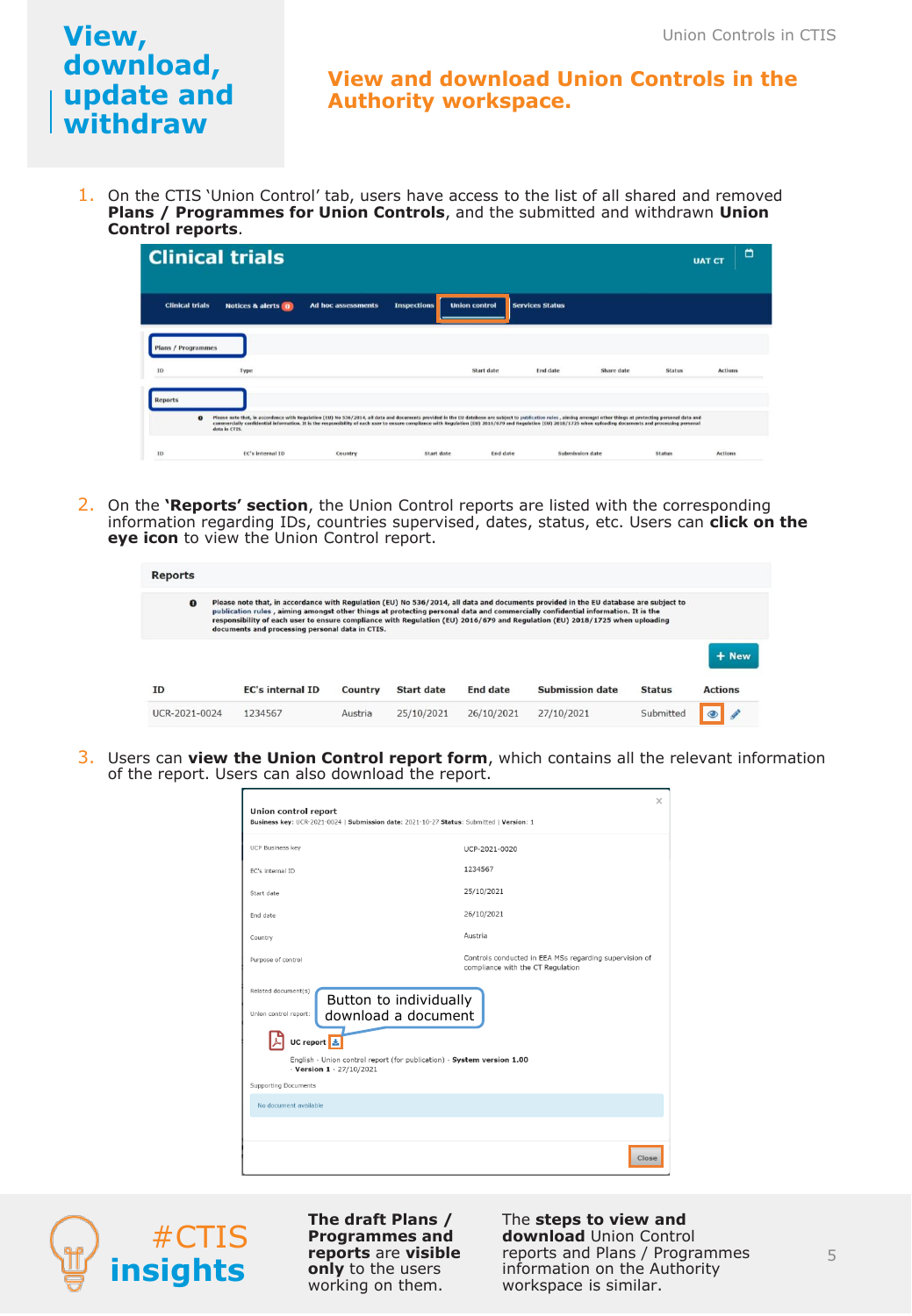#### **View Union Controls in the CTIS Public Website**

1. Once **Union Control reports are submitted**, they are published on the **CTIS Public Website** on a dedicated tab.

| ┶                             |                       | ■全長語言第三十日書写言語11日言言 1篇<br><b>Contract Contract Contract Contract Contract</b> | Help Login or register $[2]$ |
|-------------------------------|-----------------------|------------------------------------------------------------------------------|------------------------------|
| <b>Search Clinical Trials</b> | Union Control Reports | <b>Predefined Reports</b>                                                    |                              |

2. Users can view the Union Control reports listed. They can **select one report** using the radio button and **click on the 'View' button**.

|                                                                                                                        | <b>A</b> Union Control Reports<br>Union Control Report |                         |                   |                 |                        | Only Union Control |
|------------------------------------------------------------------------------------------------------------------------|--------------------------------------------------------|-------------------------|-------------------|-----------------|------------------------|--------------------|
| reports with 'Submitted'<br>Union Control Report<br>status are displayed on<br>the CTIS Public Website.<br><b>View</b> |                                                        |                         |                   |                 |                        |                    |
|                                                                                                                        | <b>Business Kev</b>                                    | <b>EC's Internal Id</b> | <b>Start Date</b> | <b>End Date</b> | <b>Submission Date</b> | <b>Status</b>      |
| $\bullet$                                                                                                              | UCR-2021-0024                                          | 1234567                 | 25/10/2021        | 26/10/2021      | 27/10/2021             | Submitted          |
| ∩                                                                                                                      | UCR-2021-0021                                          | 011010001010            | 04/10/2021        | 08/10/2022      | 26/10/2021             | Submitted          |
| $\bigcirc$                                                                                                             | UCR-2021-0013                                          | <b>EC 20</b>            | 15/10/2021        | 15/10/2021      | 15/10/2021             | Submitted          |
| Ω                                                                                                                      | UCR-2021-0008                                          | EC ID                   | 01/10/2021        | 01/10/2021      | 01/10/2021             | Submitted          |
| $\circ$                                                                                                                | UCR-2021-0001                                          | 234235353               | 21/09/2021        | 24/09/2021      | 21/09/2021             | Submitted          |

3. Users can view all the related **information regarding the Union Control report** in a **popup window**. Users can **view the versions of the report** using a **drop-down list**.

| <b>Union Control Report</b><br>Business Key: UCR-2021-0024   Submission date: 27/10/2021 |                           |                                                                                             |                                        |  |  |  |  |
|------------------------------------------------------------------------------------------|---------------------------|---------------------------------------------------------------------------------------------|----------------------------------------|--|--|--|--|
|                                                                                          |                           |                                                                                             | 2   27/10/2021                         |  |  |  |  |
| <b>Business Key</b>                                                                      |                           | UCR-2021-0024                                                                               |                                        |  |  |  |  |
| EC's internal identifier                                                                 | 1234567                   |                                                                                             |                                        |  |  |  |  |
| Start Date                                                                               | 25/10/2021                |                                                                                             |                                        |  |  |  |  |
| End Date                                                                                 | 26/10/2021                |                                                                                             |                                        |  |  |  |  |
| <b>Status</b>                                                                            | Submitted                 |                                                                                             |                                        |  |  |  |  |
| Purpose of control                                                                       |                           | Controls conducted in EEA MSs regarding supervision of<br>compliance with the CT Regulation |                                        |  |  |  |  |
| Country                                                                                  |                           | Belgium, Austria, Spain                                                                     |                                        |  |  |  |  |
|                                                                                          | <b>Attached documents</b> |                                                                                             |                                        |  |  |  |  |
| Justification documents                                                                  | Title                     | File type                                                                                   | <b>Document Type</b>                   |  |  |  |  |
|                                                                                          | UC report                 | PDF                                                                                         | Union control report (for publication) |  |  |  |  |

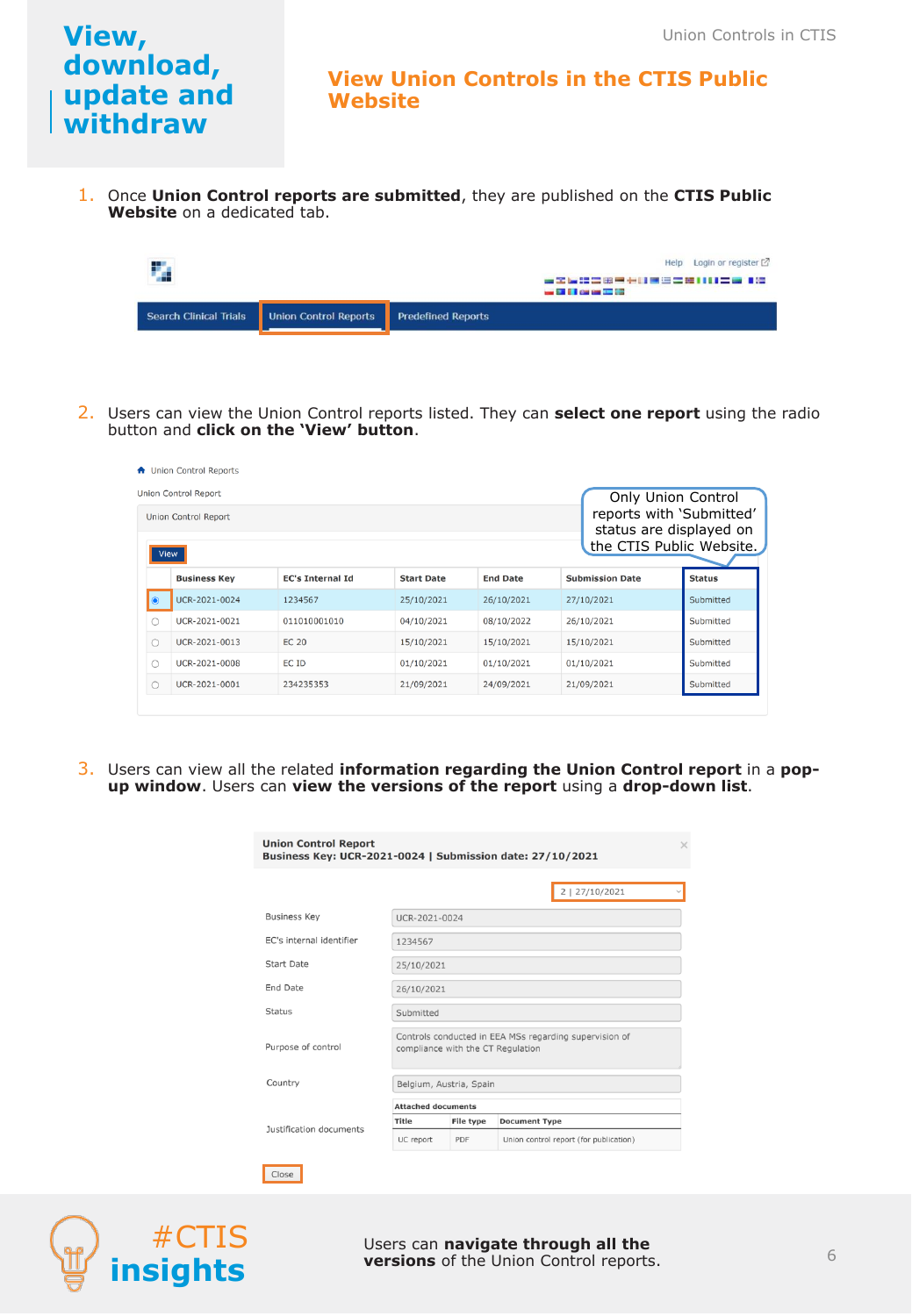#### **Update Union Control reports**

1. On the CTIS 'Union Controls' tab, in the Reports section, users can **update a submitted Union Control report** by clicking on the **pencil icon.**

| <b>Reports</b> |                                                                                                                                                                                                                                                                                                                                                                                                                                                          |         |            |                 |                        |               |                         |
|----------------|----------------------------------------------------------------------------------------------------------------------------------------------------------------------------------------------------------------------------------------------------------------------------------------------------------------------------------------------------------------------------------------------------------------------------------------------------------|---------|------------|-----------------|------------------------|---------------|-------------------------|
| $\bullet$      | Please note that, in accordance with Regulation (EU) No 536/2014, all data and documents provided in the EU database are subject to<br>publication rules, aiming amongst other things at protecting personal data and commercially confidential information. It is the<br>responsibility of each user to ensure compliance with Regulation (EU) 2016/679 and Regulation (EU) 2018/1725 when uploading<br>documents and processing personal data in CTIS. |         |            |                 |                        |               |                         |
| <b>TD</b>      | <b>EC's internal ID</b>                                                                                                                                                                                                                                                                                                                                                                                                                                  | Country | Start date | <b>End date</b> | <b>Submission date</b> | <b>Status</b> | + New<br><b>Actions</b> |
| UCR-2021-0024  | 1234567                                                                                                                                                                                                                                                                                                                                                                                                                                                  | Austria | 25/10/2021 | 26/10/2021      | 27/10/2021             | Submitted     |                         |

2. The Union Control report form opens, and users can make modifications in any field (e.g. change the ID of the corresponding Plan / Programme or update a new document version). Then, users can click on the '**Update**' button, and on the confirmation button.

| <b>Union control report</b><br>Business key: UCR-2021-0024   Submission date: 2021-10-27 Status: Submitted   Version: 2                                                                                                                                                                                        | $\times$                                                                                        |                       |                                      |
|----------------------------------------------------------------------------------------------------------------------------------------------------------------------------------------------------------------------------------------------------------------------------------------------------------------|-------------------------------------------------------------------------------------------------|-----------------------|--------------------------------------|
| UCP Business key *                                                                                                                                                                                                                                                                                             | UCP-2021-0030                                                                                   |                       |                                      |
| EC's internal ID *                                                                                                                                                                                                                                                                                             | 1234567                                                                                         |                       |                                      |
| Start date *                                                                                                                                                                                                                                                                                                   | 25/10/2021<br>繭                                                                                 |                       |                                      |
| End date *                                                                                                                                                                                                                                                                                                     | 26/10/2021<br>曲                                                                                 |                       |                                      |
| Country *                                                                                                                                                                                                                                                                                                      | Belgium x<br>Spain x<br>Austria :                                                               |                       |                                      |
| Purpose of control *                                                                                                                                                                                                                                                                                           | Controls conducted in EEA MSs regarding supervision<br>of compliance with the CT Regulation     |                       |                                      |
| Related document(s) *<br>Union control report:<br>Button to update<br>documents.<br>P.<br>UC report $\pm$<br>$\overline{\mathscr{L}}$<br>â<br>$\bullet$<br>English - Union control report (for publication) - System version 2.00<br>Submission date 09/11/2021<br>$-$ Version 2 $-$ 27/10/2021<br>UC report 소 | <b>&amp; Add document</b><br>Previous versions                                                  |                       |                                      |
|                                                                                                                                                                                                                                                                                                                | Version 1 · 27/10/2021 · English · Union control report (for publication) · System version 1.00 | Update                | $\times$                             |
| Supporting Documents                                                                                                                                                                                                                                                                                           | <b>Add document</b>                                                                             | Union Control Report? | Are you sure you want to update this |
|                                                                                                                                                                                                                                                                                                                | <b>Withdraw</b><br><b>图 Update</b><br>Close                                                     | Cancel                | <b>Update</b>                        |

3. Then, the previously updated Union Control report is listed with same '**Submitted**' status. A new **action button** is enabled listing the **previous versions** of the Union Control report forms.

| ID            | <b>EC's internal ID</b> | Country                  | <b>Start date</b> | <b>End date</b> | <b>Submission date</b> | <b>Status</b> | <b>Actions</b>         |
|---------------|-------------------------|--------------------------|-------------------|-----------------|------------------------|---------------|------------------------|
| UCR-2021-0024 | 1234567                 | Spain, Austria, Belgium  | 25/10/2021        | 26/10/2021      | 27/10/2021             | Submitted     | la .                   |
| UCR-2021-0025 | 0110100010100           | Spain, Portugal, Belgium | 04/10/2021        | 11/03/2023      | 27/10/2021             |               | version 2   27/10/2021 |
| UCR-2021-0021 | 011010001010            |                          | 04/10/2021        | 08/10/2022      | 26/10/2021             | version 1     | 27/10/2021             |



**Users can add to the form** new versions of existing documents, documents not for publication and supporting documentation.

 $+$  New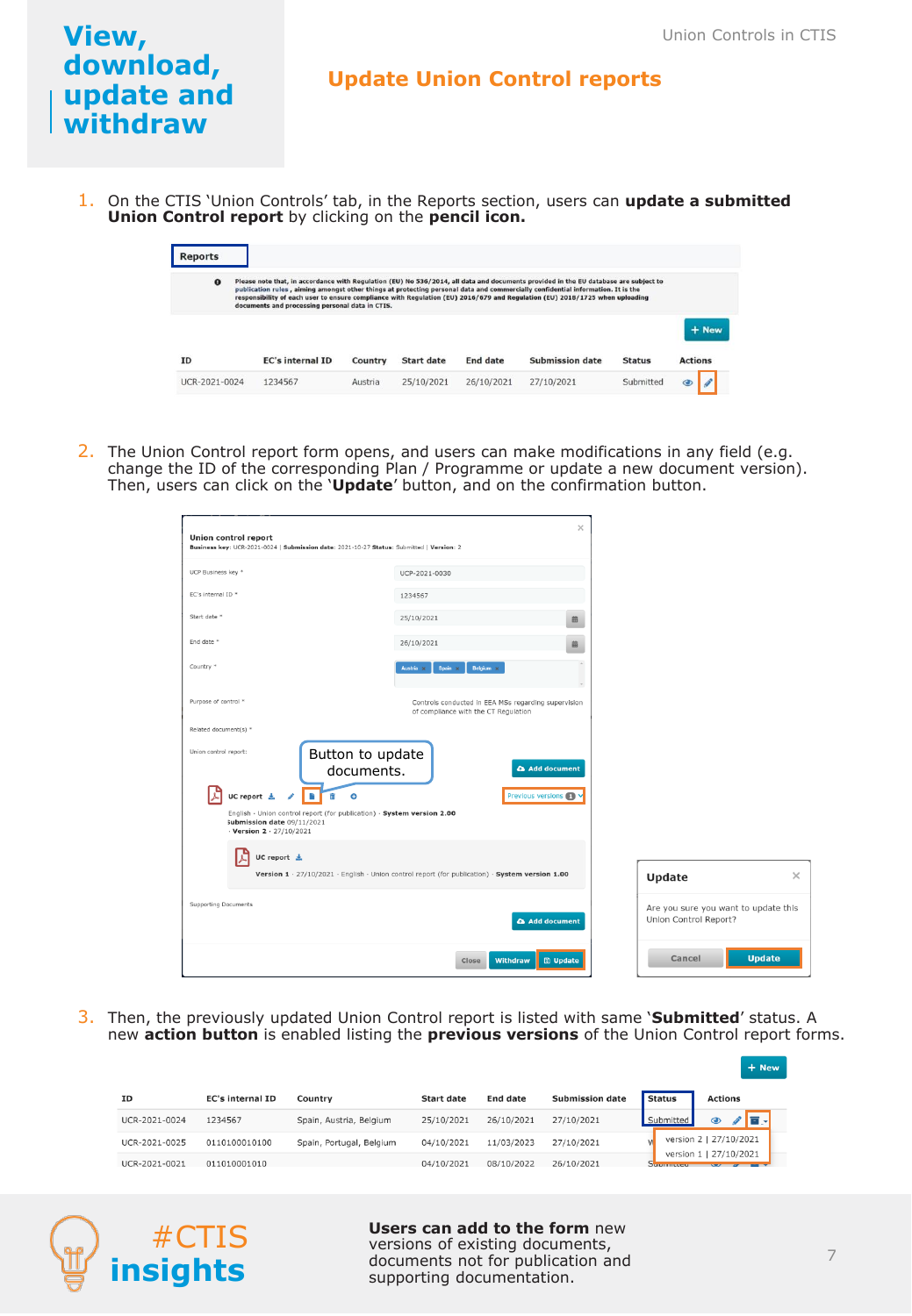#### **Withdraw Union Control reports**

1. On the CTIS 'Union Controls' tab, in the Reports section, users can **withdraw a submitted Union Control report** by clicking on the **pencil icon.**

| <b>Reports</b>                                                                                                                                                                                                                                                                                                                                                                                                                                                        |                         |         |                   |                 |                        |               |                |  |
|-----------------------------------------------------------------------------------------------------------------------------------------------------------------------------------------------------------------------------------------------------------------------------------------------------------------------------------------------------------------------------------------------------------------------------------------------------------------------|-------------------------|---------|-------------------|-----------------|------------------------|---------------|----------------|--|
| Please note that, in accordance with Regulation (EU) No 536/2014, all data and documents provided in the EU database are subject to<br>$\bullet$<br>publication rules, aiming amongst other things at protecting personal data and commercially confidential information. It is the<br>responsibility of each user to ensure compliance with Regulation (EU) 2016/679 and Regulation (EU) 2018/1725 when uploading<br>documents and processing personal data in CTIS. |                         |         |                   |                 |                        |               |                |  |
|                                                                                                                                                                                                                                                                                                                                                                                                                                                                       |                         |         |                   |                 |                        |               | + New          |  |
| <b>TD</b>                                                                                                                                                                                                                                                                                                                                                                                                                                                             | <b>EC's internal ID</b> | Country | <b>Start date</b> | <b>End date</b> | <b>Submission date</b> | <b>Status</b> | <b>Actions</b> |  |
| UCR-2021-0024                                                                                                                                                                                                                                                                                                                                                                                                                                                         | 1234567                 | Austria | 25/10/2021        | 26/10/2021      | 27/10/2021             | Submitted     | $\circledcirc$ |  |

2. The Union Control report form opens, and users are able to withdraw it by clicking on the '**Withdraw**' button, and then on the confirmation button.

|                                                                                            | Business key: UCR-2021-0025   Submission date: 2021-10-27 Status: Submitted   Version: 2    |                                                                 |          |
|--------------------------------------------------------------------------------------------|---------------------------------------------------------------------------------------------|-----------------------------------------------------------------|----------|
| UCP Business key *                                                                         | UCP-2021-0032                                                                               |                                                                 |          |
| EC's internal ID **                                                                        | 0110100010100                                                                               |                                                                 |          |
| Start date =                                                                               | 04/10/2021                                                                                  | 筋                                                               |          |
| End date "                                                                                 | 11/03/2023                                                                                  | 商                                                               |          |
| Country **                                                                                 | <b>Delgam 3</b><br>Portugal<br>Spain 1                                                      | $\sim$                                                          |          |
| Purpose of control "                                                                       | Controls conducted in EEA MSs regarding supervision<br>of compliance with the CT Regulation |                                                                 |          |
| Related document(s) *                                                                      |                                                                                             |                                                                 |          |
| Union control report:                                                                      |                                                                                             |                                                                 |          |
|                                                                                            |                                                                                             | Add document                                                    |          |
|                                                                                            |                                                                                             |                                                                 |          |
| Union Control ±                                                                            | $\bullet$                                                                                   |                                                                 |          |
| submission date 27/10/2021<br>$\cdot$ Version 2 $\cdot$ 27/10/2021                         | English - Union control report (for publication) - System version 2.00                      |                                                                 |          |
|                                                                                            |                                                                                             |                                                                 |          |
|                                                                                            |                                                                                             | Add document<br>Withdraw                                        |          |
| Supporting document <b>土</b> / 自 面                                                         |                                                                                             |                                                                 |          |
| Supporting Documents<br>submission date 27/10/2021<br>$\cdot$ Version 1 $\cdot$ 27/10/2021 | English - Union Control Report Supporting documentation · System version 1.00               | Are you sure you want to withdraw<br>this Union Control Report? | $\times$ |

3. Once withdrawn, Union Control reports appear in the Authority workspace listed with the status of '**Withdrawn**', and no other actions can be taken.

| <b>Reports</b> |                                                                                                                                                                                                                                                                                                                                                                                                                                                          |         |                   |                 |                 |               |                |
|----------------|----------------------------------------------------------------------------------------------------------------------------------------------------------------------------------------------------------------------------------------------------------------------------------------------------------------------------------------------------------------------------------------------------------------------------------------------------------|---------|-------------------|-----------------|-----------------|---------------|----------------|
| $\bullet$      | Please note that, in accordance with Regulation (EU) No 536/2014, all data and documents provided in the EU database are subject to<br>publication rules, aiming amongst other things at protecting personal data and commercially confidential information. It is the<br>responsibility of each user to ensure compliance with Regulation (EU) 2016/679 and Regulation (EU) 2018/1725 when uploading<br>documents and processing personal data in CTIS. |         |                   |                 |                 |               |                |
|                |                                                                                                                                                                                                                                                                                                                                                                                                                                                          |         |                   |                 |                 |               | + New          |
| <b>TD</b>      | <b>EC's internal ID</b>                                                                                                                                                                                                                                                                                                                                                                                                                                  | Country | <b>Start date</b> | <b>End date</b> | Submission date | <b>Status</b> | <b>Actions</b> |
| UCR-2021-0025  | 0110100010100                                                                                                                                                                                                                                                                                                                                                                                                                                            |         | 04/10/2021        | 11/03/2023      | 27/10/2021      | Withdrawn     |                |